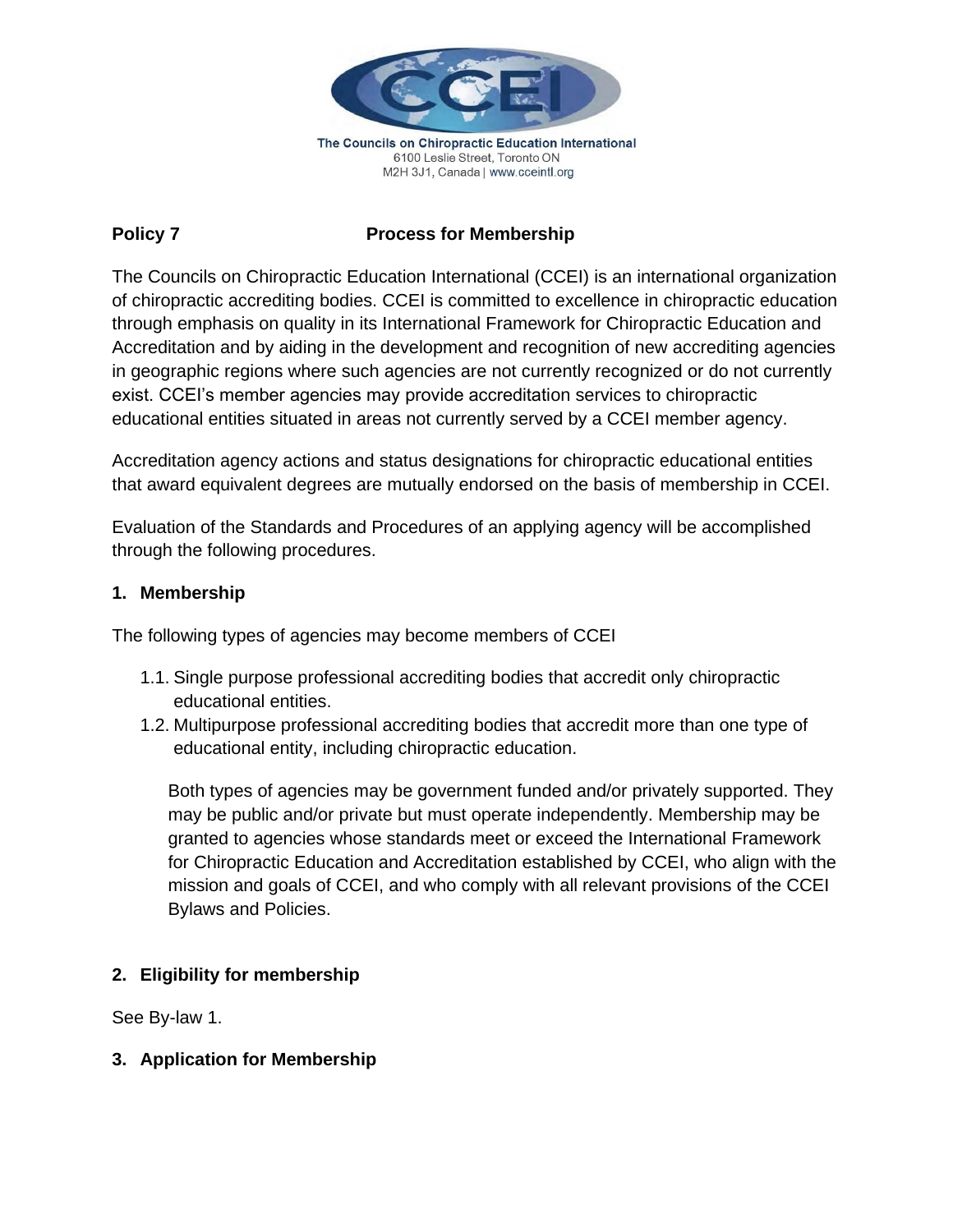

The Councils on Chiropractic Education International 6100 Leslie Street, Toronto ON M2H 3J1, Canada | www.cceintl.org

Application for member status in CCEI is a voluntary action on the part of the applying agency.

- 3.1. An application should be made to the CCEI Executive Secretary by the chief officer of the agency, supported by the written approval of its Board of Directors. All eligibility documentation for membership must accompany the written application. CCEI shall acknowledge receipt of the application and shall request any additional information deemed necessary within 30 days.
- 3.2. If necessary, a meeting between representative(s) from the agency and CCEI will be held to address any areas of uncertainty.
- 3.3. The CCEI Executive Committee will undertake review of the application materials to determine if all application requirements have been met and to address any further needs in that regard. Once the requirements in 3.1 and 3.2 are determined to have been met, and on the basis of information provided, the Executive Committee will make a recommendation to the CCEI Board of Directors.
- 3.4. The Board of Directors will make a preliminary decision regarding the application.
- 3.5. A written report presenting findings of the Board's preliminary decision will be circulated to the applying agency and the CCEI Board. The applying agency must address any areas of disagreement in written form within 60 days. The CCEI Board will make a final decision, with or without recommendations and/or conditions within 60 days.
- 3.6. Decisions regarding membership will be made public by the CCEI Executive Secretary, who will publish a revised listing of member agencies when changes in membership occur.

# **4. Maintenance of Membership:**

In order to maintain membership, member agencies are required to submit written annual reports to the CCEI Board addressing any substantial changes in their governance, standards, policies and/or practices. CCEI will review the status of all member agencies, including compliance with the CCEI International Framework for Chiropractic Education and Accreditation, on an ongoing basis.

# **5. Re-Application:**

An agency may re-apply for membership in CCEI one year after the decision of the CCEI Board.

# **6. Appeal**